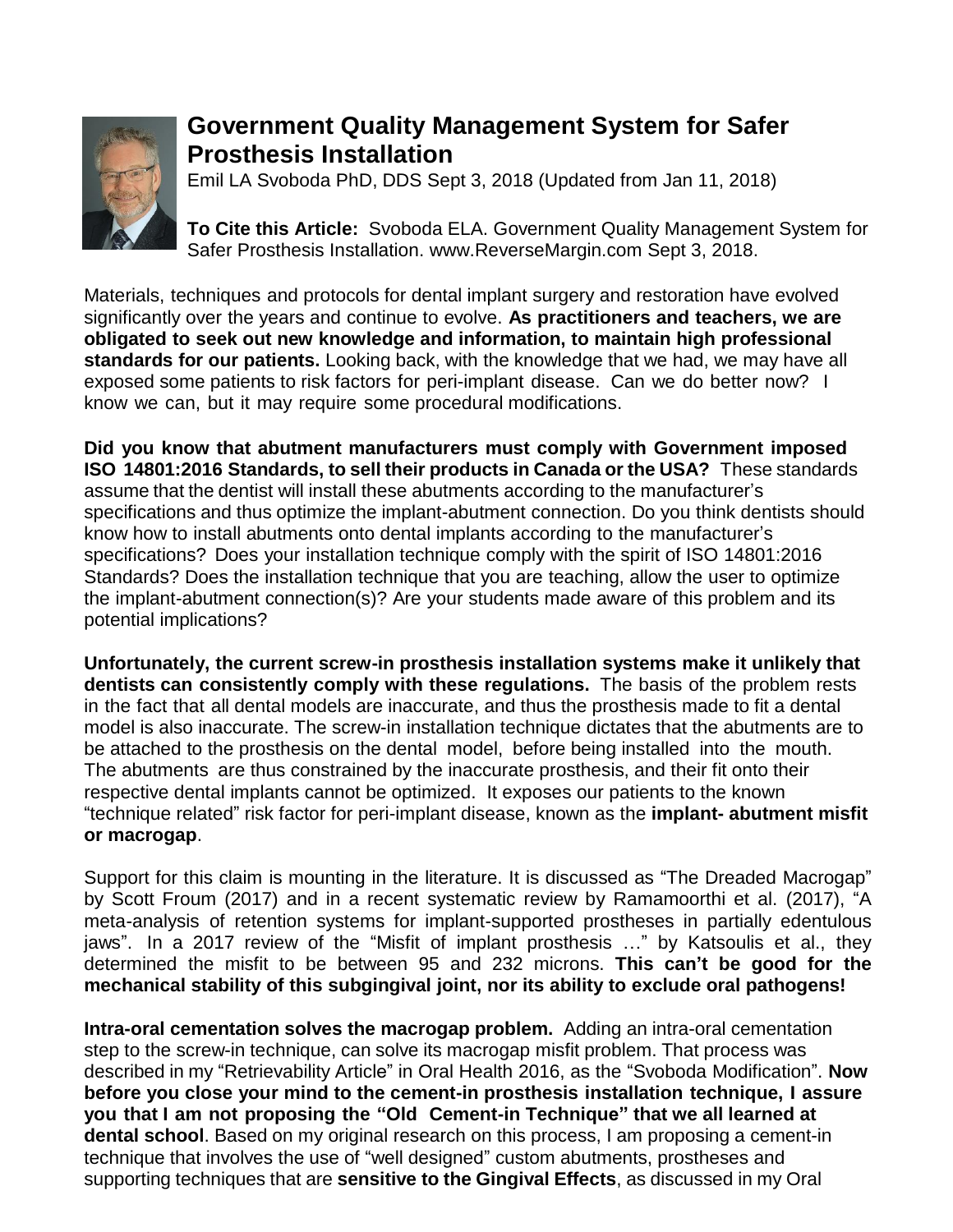Health 2015 article titled, "Controlling Excess Cement During the Process of Intra-oral Cementation: Overcoming the Gingival Effects". Now, I am also talking about preventing cement voids at the margins of the prosthesis and preventing open margins and overhangs. To date I have restored over 700 dental implants with my "safer intra-oral cementation system", and have not found anything that is inconsistent with my logic or published work.

I invite you to set aside a little time to review my work at [www.reversemargin.com](http://www.reversemargin.com/) and to study my most recent presentation, **Preventing Peri-Implantitis by Safer Prosthesis** Installation. I have already presented my topics in Boston, Chicago, Las Vegas, Vancouver, Waterloo and in Mississauga at the October 5, 2017 Halton-Peel Dental Association meeting. In 2018, I have already presented at the AAID Maxicourse (TexMax) near Houston and TiMax in Waterloo. I will also be speaking at other "information sharing" venues, and am hoping to spawn some University and Industry based research. **Making dental implant treatment safer benefits us all, and it is our responsibility.**

My work presents a rich vein of new knowledge to be explored by the participants in Graduate Programs around the world. My presentation is part of the reference material accessed by 10 AAID Implant Education Maxicourses World-wide. **If you are a teacher, I encourage you to expose your students to my concepts for safer prosthesis installation. They really should understand the Gingival Effects and how they can cause the advent of residual subgingival cement.** Intra-oral cementation is much more complex than I originally thought, and it is the cornerstone of oral prosthesis installation for both dental implants and natural teeth.

I addition to energetically supporting your research efforts, I am available to answer your questions and to help you implement my safer prosthesis installation systems into your daily practice. Your new experience with my system will be your best teacher. Reducing complications related to the implant-abutment misfit and residual subgingival cement will make for a less stressful professional career. After you review my work, perhaps you will contribute some refinements to my safer installation systems. Your students and patients will thank you for your foresight and diligence.

**Who can be blamed for implant complications, if abutments are not installed according to manufacturer's specifications?** Is the treating dentist alone liable or are those who teach installation systems that cannot comply with Government regulations also complicit? Are implant manufacturers that do not warn dentists of common complications can arise from the use of their prosthetic components as part of prostheses installation systems that make it difficult or impossible to comply with Government Regulations also complicit?

Governing bodies are charged with protecting the public. Are Governing bodies that do not make dentists aware of faulty installation systems that prevent them from complying with manufacturers installation specifications and Government Regulations complicit? Are they liable if they do not actively promote new research and dissemination of promising new information? These are all interesting questions and I suspect that dentists are not the only ones to blame for inherent technique related complications. Patients don't like to be subjected to risk factors that can cause complications, especially when those risk factors can be prevented.

**In my practice, I install all my implant abutments according to the manufacturer's specifications and my installations comply with ISO 14801:2016 Standards and the intent of Government regulations. Shouldn't this requirement be universal?**